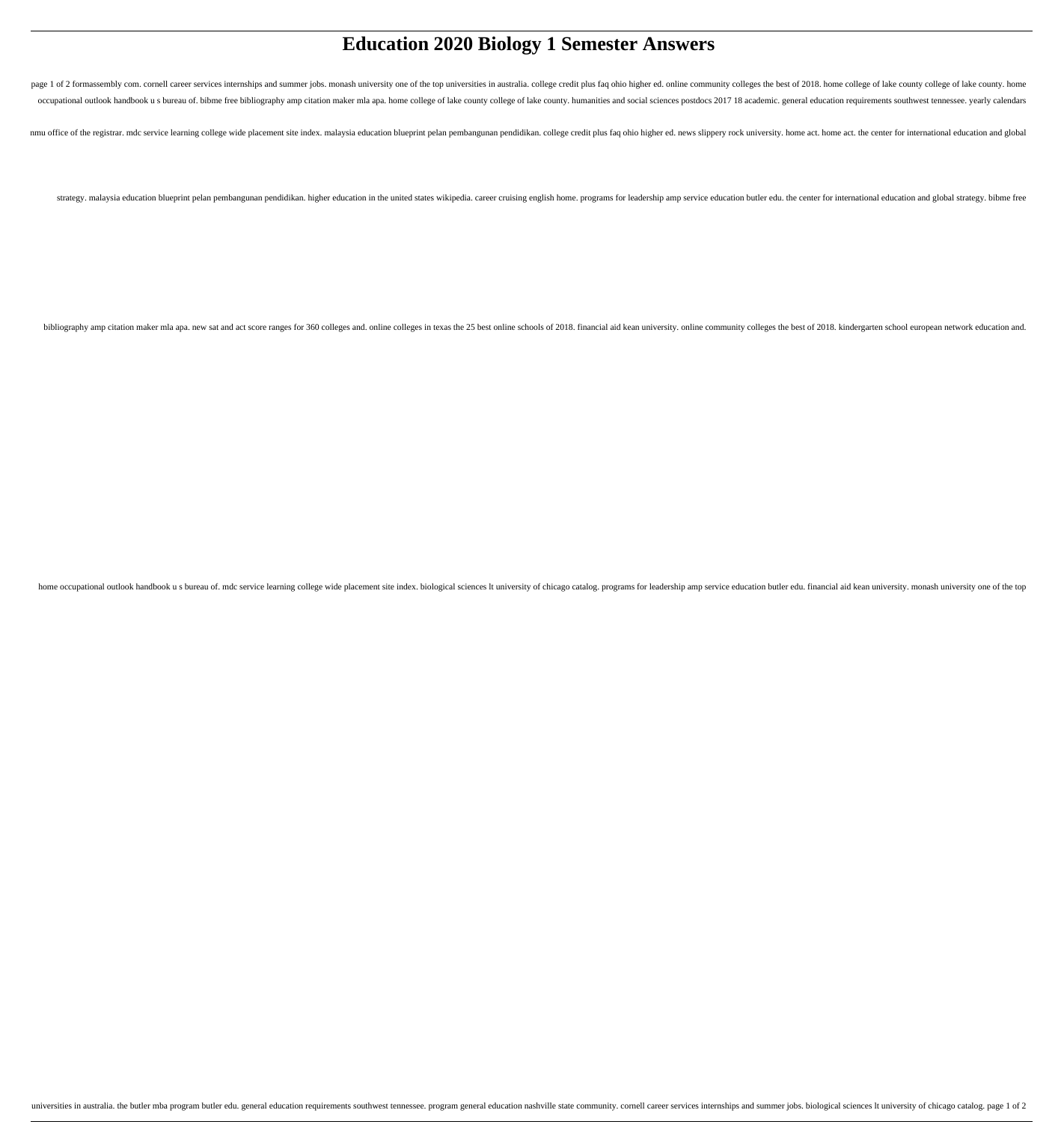formassembly com. program general education nashville state community. catalog roane state community college. news slippery rock university. career cruising english home. yearly calendars nmu office of the registrar. highe score ranges for 360 colleges and, catalog roane state community college, humanities and social sciences postdocs 2017 18 academic, kinderearten school european network education and, online colleges in texas the 25 best o

#### **PAGE 1 OF 2 FORMASSEMBLY COM**

APRIL 28TH, 2018 - STUDENT APPLICATION TO ENSURE THAT THE ORGANIZATION REACHES THE MOST DEDICATED AND QUALIFIED STUDENTS MINDS MATTER HAS A DETAILED APPLICATION PROCESS'

#### '**CORNELL CAREER SERVICES INTERNSHIPS AND SUMMER JOBS**

APRIL 28TH, 2018 - A CAREER RELATED SUMMER EXPERIENCE CAN HELP YOU EXPLORE YOUR INTERESTS IN A CAREER FIELD IT CAN ALSO GIVE YOU AN OPPORTUNITY TO DEVELOP YOUR SKILLS FURTHER SO YOU LL HAVE A

COMPETITIVE EDGE IN YOUR FULL TIME JOB SEARCH'

#### '**Monash University one of the top universities in Australia**

April 30th, 2018 - Monash University is one of Australia $\hat{\epsilon}$  UM seading universities and ranks among the world $\hat{\epsilon}$  UM stop 100 We help change lives through research and education Learn more'

#### '*COLLEGE CREDIT PLUS FAQ OHIO HIGHER ED*

*APRIL 30TH, 2018 - IF YOU ARE AN OHIO STUDENT IN GRADES 7 12 YOU CAN APPLY FOR COLLEGE CREDIT PLUS ADMISSION TO ANY OHIO PUBLIC OR PARTICIPATING PRIVATE COLLEGE*'

#### '**online community colleges the best of 2018**

april 29th, 2018 - in recent years online community colleges have become increasingly popular driven in part by comparatively low tuition rates the average community college student already pays thousands of dollars less in tuition costs than students at four year schools and online education is even less expensive than a traditional community college program''**Home College of Lake County College of Lake County**

April 29th, 2018 - Take Another Look at CLC The College of Lake County has achieved excellence and stands out in several ways CLCTopTen Learn about what makes us truly extraordinary''*Home Occupational Outlook Handbook U S Bureau of*

April 29th, 2018 - The Occupational Outlook Handbook is the government s premier source of career guidance featuring hundreds of occupationsâ€" such as carpenters teachers and *veterinarians*''**BibMe Free Bibliography Amp Citation Maker MLA APA**

**April 29th, 2018 - BibMe Free Bibliography Amp Citation Maker MLA APA Chicago Harvard**''**Home College of Lake County College of Lake County** April 29th, 2018 - Take Another Look at CLC The College of Lake County has achieved excellence and stands out in several ways CLCTopTen Learn about what makes us truly extraordinary'

#### '**HUMANITIES AND SOCIAL SCIENCES POSTDOCS 2017 18 ACADEMIC**

APRIL 30TH, 2018 - HUMANITIES AND SOCIAL SCIENCES POSTDOCS WIKI PAGES FROM PREVIOUS YEARS 2010 2017 EDIT FOR MORE INFORMATION AND ANSWERS TO SOME QUESTIONS ABOUT TIMING MATERIALS REQUESTS APPLICATION NUMBERS AND FIELDS OFFERS ETC SEE PREVIOUS YEARS POSTDOC WIKIS AT'

#### '*General Education Requirements Southwest Tennessee*

*April 27th, 2018 - Specific courses satisfying these requirements must be the same courses that satisfy the general education requirement for the Associate A A*'

## '**Yearly Calendars NMU Office of the Registrar April 30th, 2018 - Academic Calendar 2017 2020 WORD ACADEMIC CALENDAR Winter Semester 2018 Last day of classes April 28 Saturday**'

#### '*MDC SERVICE LEARNING COLLEGE WIDE PLACEMENT SITE INDEX*

*MAY 3RD, 2017 - CATALYST MIAMI CHAPMAN PARTNERSHIP COMMUNITY PARTNERSHIP FOR HOMELESS DOWNTOWN MIAMI SITE CHAPMAN PARTNERSHIP COMMUNITY PARTNERSHIP FOR HOMELESS HOMESTEAD SITE CITY OF MIAMI BEACH OFFICE OF HOUSING AND COMMUNITY SERVICES*'

'**Malaysia Education Blueprint Pelan Pembangunan Pendidikan**

April 29th, 2018 - Malaysia Education Blueprint Pelan Pembangunan Pendidikan Malaysia 2013 2025 Free Download'

'**College Credit Plus FAQ Ohio Higher Ed**

April 30th, 2018 - If you are an Ohio student in grades 7 12 you can apply for College Credit Plus admission to any Ohio public or participating private college'

#### '**NEWS SLIPPERY ROCK UNIVERSITY**

APRIL 29TH, 2018 - SLIPPERY ROCK UNIVERSITY OFFICIAL UNIVERSITY NEWS SRU EARNS "GREEN LIGHT― ON STATE SYSTEM'S FINANCIAL ASSESSMENT RATINGS 4 6 2018 GREEN IS ONE OF SLIPPERY ROCK UNIVERSITY'S SCHOOL COLORS BUT IT'S ALSO THE COLOR USED TO INDICATE SRU'S POSITIVE FINANCIAL HEALTH ON PENNSYLVANIA STATE SYSTEM OF HIGHER EDUCATION'S FINANCIAL ASSESSMENT' '**HOME ACT**

APRIL 29TH, 2018 - ACT IS A MISSION DRIVEN NONPROFIT ORGANIZATION OUR INSIGHTS UNLOCK POTENTIAL AND CREATE SOLUTIONS FOR K 12 EDUCATION COLLEGE AND CAREER READINESS' '**HOME ACT**

APRIL 29TH, 2018 - ACT IS A MISSION DRIVEN NONPROFIT ORGANIZATION OUR INSIGHTS UNLOCK POTENTIAL AND CREATE SOLUTIONS FOR K 12 EDUCATION COLLEGE AND CAREER READINESS'

'**The Center for International Education and Global Strategy**

**April 27th, 2018 - The Center for International Education and Global Strategy is your resource for connecting to UAlbany s International resources If you want to participate in UAlbany s growing global community you are always welcome**'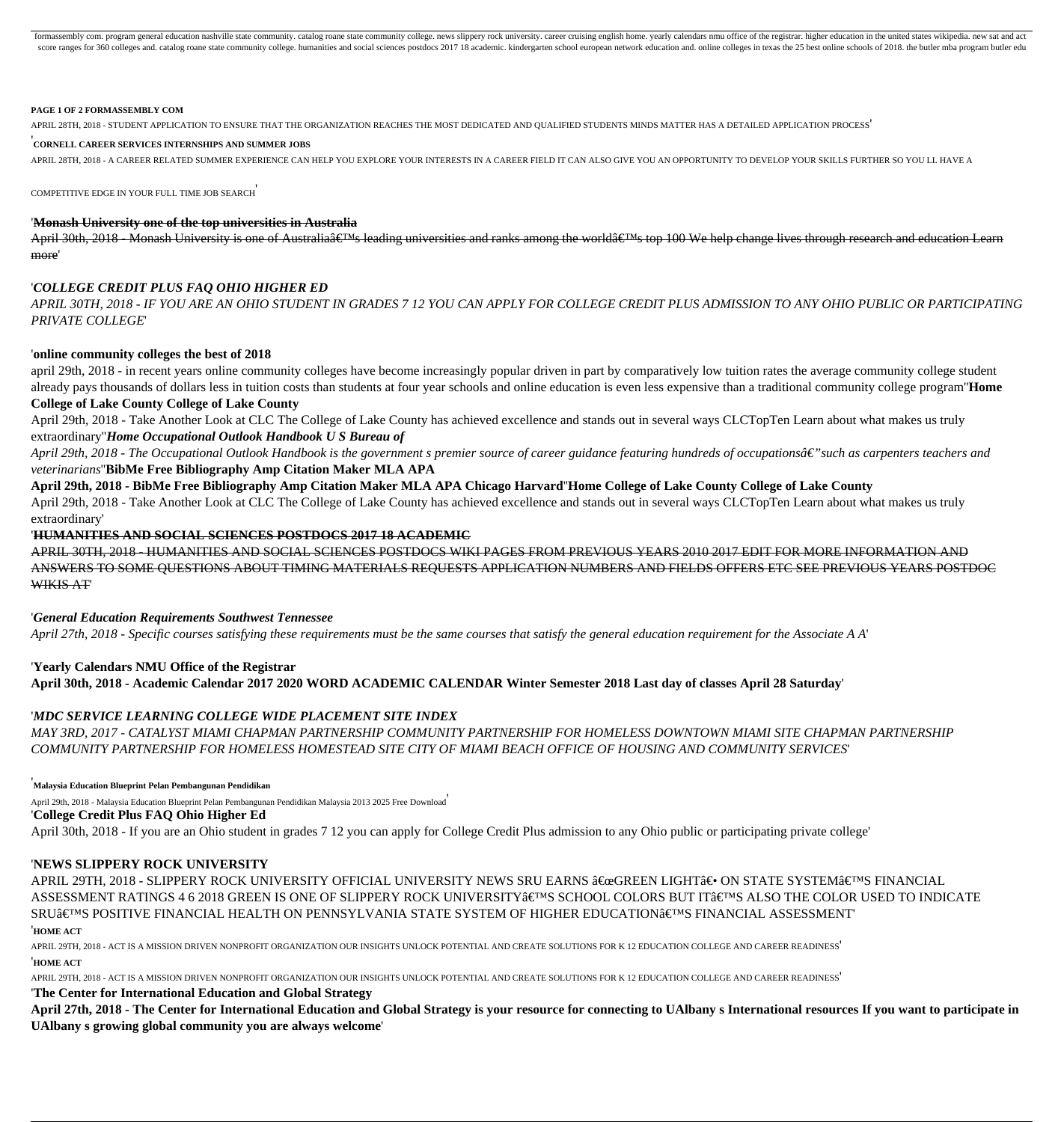## '**Malaysia Education Blueprint Pelan Pembangunan Pendidikan**

April 29th, 2018 - Malaysia Education Blueprint Pelan Pembangunan Pendidikan Malaysia 2013 2025 Free Download'

#### '**Higher Education In The United States Wikipedia**

April 26th, 2018 - Higher Education In The United States Is An Optional Final Stage Of Formal Learning Following Secondary Education Higher Education Also Referred To As Post Secondary Education Third Stage Third Level Or Tertiary Education Occurs Most Commonly At One Of The 4 627 Title IV Degree Granting Institutions Either Colleges Or Universities In The'

#### '**CAREER CRUISING ENGLISH HOME**

APRIL 30TH, 2018 - NOTE IF YOU DO NOT HAVE AN EMAIL ADDRESS ASSOCIATED WITH YOUR CAREER CRUISING ACCOUNT PLEASE CONTACT YOUR TEACHER SITE ADMINISTRATOR X WE RE ALMOST THERE'

#### '**PROGRAMS FOR LEADERSHIP AMP SERVICE EDUCATION BUTLER EDU**

APRIL 28TH, 2018 - THE PULSE OFFICE IS THE HUB OF CO CURRICULAR ACTIVITIES AND CAMPUS WIDE PROGRAMMING AT BUTLER UNIVERSITY IF YOU ARE SEEKING INFORMATION ABOUT THE 160 STUDENT ORGANIZATIONS ON CAMPUS WANT TO KNOW MORE ABOUT EVENTS ON CAMPUS NEED ADVICE ABOUT HOW TO GET INVOLVED OR ARE LOOKING FOR INFORMATION ON THE BULLDOG LEADERSHIP PROGRAM PULSE IS THE'

### '**The Center for International Education and Global Strategy**

April 27th, 2018 - The Center for International Education and Global Strategy is your resource for connecting to UAlbany s International resources If you want to participate in UAlbany s growing global community you are always welcome'

'**BibMe Free Bibliography Amp Citation Maker MLA APA**

April 29th, 2018 - BibMe Free Bibliography Amp Citation Maker MLA APA Chicago Harvard'

## '**NEW SAT AND ACT SCORE RANGES FOR 360 COLLEGES AND**

**APRIL 29TH, 2018 - ABOUT ART SAWYER ART GRADUATED MAGNA CUM LAUDE FROM HARVARD UNIVERSITY WHERE HE WAS THE TOP RANKED LIBERAL ARTS STUDENT IN HIS CLASS ART PIONEERED THE ONE ON ONE APPROACH TO TEST PREP IN CALIFORNIA IN 1989 AND CO FOUNDED COMPASS EDUCATION GROUP IN 2004 IN ORDER TO BRING THE BEST IDEAS AND TUTORS INTO STUDENTS HOMES AND COMPUTERS**''**Online Colleges in Texas The 25 Best Online Schools of 2018**

April 29th, 2018 - As the largest state in the contiguous U S Texas has an abundance of fully and partially online postsecondary programs The most noteworthy of the state  $\hat{\epsilon}$ <sup>TM</sup>s online offerings come from the University of Texas and Texas A amp M public education systems'

#### '**financial aid kean university**

april 29th, 2018 - the office of financial aid is dedicated to educating students regarding the various aid programs that make attending college affordable for all we offer flexible hours of service and our financial aid c process''*Online Community Colleges The Best of 2018*

*April 29th, 2018 - In recent years online community colleges have become increasingly popular driven in part by comparatively low tuition rates The average community college student already pays thousands of dollars less in tuition costs than students at four year schools and online education is even less expensive than a traditional community college program*'

#### '**Kindergarten School European Network Education and**

April 30th, 2018 - Preventive practice at secondary school Preventive practice at secondary school In order to make the school safer and healthier Vilnius Pilaites Secondary School is combining various preventive methods a

against peers and teachers delinquency and social help for children''**Home Occupational Outlook Handbook U S Bureau of** April 29th, 2018 - The Occupational Outlook Handbook is the government s premier source of career guidance featuring hundreds of occupations $\hat{a}\epsilon$ "such as carpenters teachers and veterinarians'

'**mdc service learning college wide placement site index**

**may 3rd, 2017 - catalyst miami chapman partnership community partnership for homeless downtown miami site chapman partnership community partnership for homeless homestead site city of miami beach office of housing and community services**'

#### '**Biological Sciences lt University of Chicago Catalog**

April 30th, 2018 - Courses Required for the Biological Sciences Major Natural Science excluding Biology In addition to the general education requirements all students majoring in Biological Sciences must complete the third General Chemistry III or equivalent

'**programs for leadership amp service education butler edu**

**april 28th, 2018 - the pulse office is the hub of co curricular activities and campus wide programming at butler university if you are seeking information about the 160 student organizations on campus want to know more about events on campus need advice about how to get involved or are looking for information on the bulldog leadership program pulse is the**''**FINANCIAL AID KEAN UNIVERSITY**

APRIL 29TH, 2018 - THE OFFICE OF FINANCIAL AID IS DEDICATED TO EDUCATING STUDENTS REGARDING THE VARIOUS AID PROGRAMS THAT MAKE ATTENDING COLLEGE AFFORDABLE FOR ALL WE OFFER FLEXIBLE HOURS OF SERVICE AND OUR FINANCIAL AID COUNSELORS ARE AVAILABLE TO ASSIST STUDENTS WITH THE FINANCIAL AID PROCESS''**MONASH UNIVERSITY ONE OF THE TOP UNIVERSITIES IN AUSTRALIA**

APRIL 30TH, 2018 - MONASH UNIVERSITY IS ONE OF AUSTRALIA'S LEADING UNIVERSITIES AND RANKS AMONG THE WORLD'S TOP 100 WE HELP **CHANGE LIVES THROUGH RESEARCH AND EDUCATION LEARN MORE**'

#### '**The Butler MBA Program Butler edu**

April 29th, 2018 - Your degree your pace The Butler MBA is not cohort based education Students create their own schedules within the structure of the classes offered and choose their own course loads allowing them to learn and life'